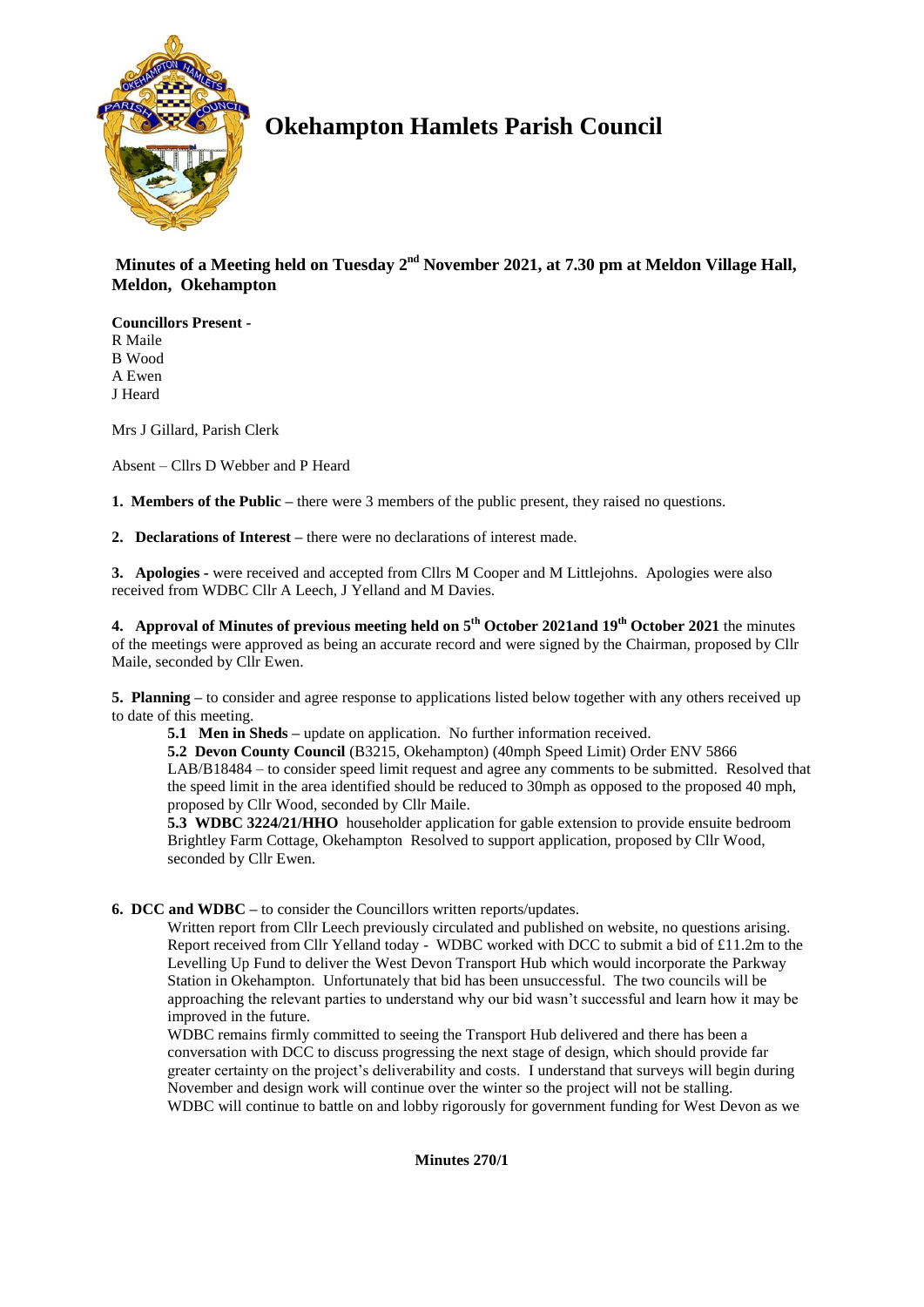look toward the second tranche opportunity for the Levelling Up Fund and the potential of the Shared Prosperity Fund which are both anticipated to open up for bids during 2022. The Placemaking team at WDBC will work closely with DCC to champion our projects with the aim of levering further investment.

DCC has been granted approval for funding of a feasibility study to explore the reopening of the Tavistock to Bere Alston railway line from the Restoring Your Railways Ideas Fund.

Councillors expressed disappointment with this news and will consider a response at the next meeting. Cllr Davies reports - To remind members that each WDBC member has a Locality Fund budget of £500 to support local projects.

Community Grant Projects – funds available to purchase equipment or fund buildings related costs – maximum £5k grant

Seamoor Lottery – this supports local charities and community groups. If local charities help sell tickets then they obtain a payment in return

Bridestowe  $\&$  Sourton Neighbour Plan (plan formerly accepted on  $28<sup>th</sup>$  September. Encouraging to see a Plan going through.

Waste Collection – shortage of drivers which is part of a national problem. Black bags, food waste, and yellow bags a priority if lorries are full. There is also a shortage of new containers being obtained by WDBC to deliver to those requesting them. Advice to residents is to put out bins on usual day and if not collected leave out for a day or so.

# **7. Neighbourhood Planning**

7.1 to receive an update on joint Okehampton Plan , Productive meeting held in November, next meeting due  $11^{th}$  November.

7.2 Terms of Reference – to review and confirm adoption of final version (previously agreed 7 Sept 2021) draft agreed by OTC 28/9/21. Resolved to adopt Terms as previously circulated, proposed by Cllr Wood, seconded by Cllr Ewen.

# **8. To receive reports from meetings attended by Parish Council representatives including** –

OkeRail attended by Cllr Wood – full minutes to be circulated when received. The group require a Minutes Secretary. 150 years celebrations funded by the Group but due to be refunded by Devon  $\&$ Cornwall Rail Partnership. DRA/GWR making improvements to the Station. The buildings will not be available for public use until March. Car Parking will cost £2 per day at the Station, there are 75 spaces. Presentations made by a Group pressing for the opening of Sampford Courtenay Station and another presentation from Connect Bude.

#### **9. Correspondence**

9.1 Okehampton Town Council – to consider grant request for £1000 towards replacement Zip Wire in Simmons Park. Resolved to support and award the sum of £1000, proposed by Cllr Wood, seconded by Cllr Ewen.

9.2 Everything Okehampton – to consider grant request for £1000 towards replacement Christmas Lights for Okehampton. Councillors expressed their wish to support the Christmas Lights, it was resolved to defer this application to the next meeting pending clarification on how the funds were to be used as it has been published in the press that all the required funds have already been raised. 9.3 Meldon Viaduct Company Ltd – to consider grant request for £500 towards ongoing maintenance costs. Resolved to award the sum of £500, proposed by Cllr Ewen, seconded by Cllr J Heard.

9.4 Remembrance Day – Cllrs Wood, Littlehjohns and Maile to attend, Clerk to confirm arrangements for collection of wreath.

9.5 Devon Communities Together – to consider invitation to AGM and agree representation /proxy voting. Agreed no representative to attend meeting and that authority to complete proxy voting form to be delegated to Clerk and Chair, proposed by Cllr Wood, seconded by Cllr Ewen.

9.6 Barratt development – to discuss complaints received from resident of Meldon Fields re activities by developers on new site. Following a recent meeting with Barratt Homes, steps have now taken place to address the issues, situation to be monitored.

9.7 DCC Highways – Parish & Town Councils Virtual Conference, 24/25 November, agree attendees. Agreed Clerk to attend any sessions she may feel to be of benefit.

9.8 WDBC Superlinks Meeting,  $7<sup>th</sup>$  Dec 2021, 6 – 7 pm, agree attendees and any agenda items for discussion. Agreed that all Councillors could attend meeting is screened virtually prior to the start of the Council meeting as due to take place the same evening. If this is not possible, Cllr Ewen to attend from his home.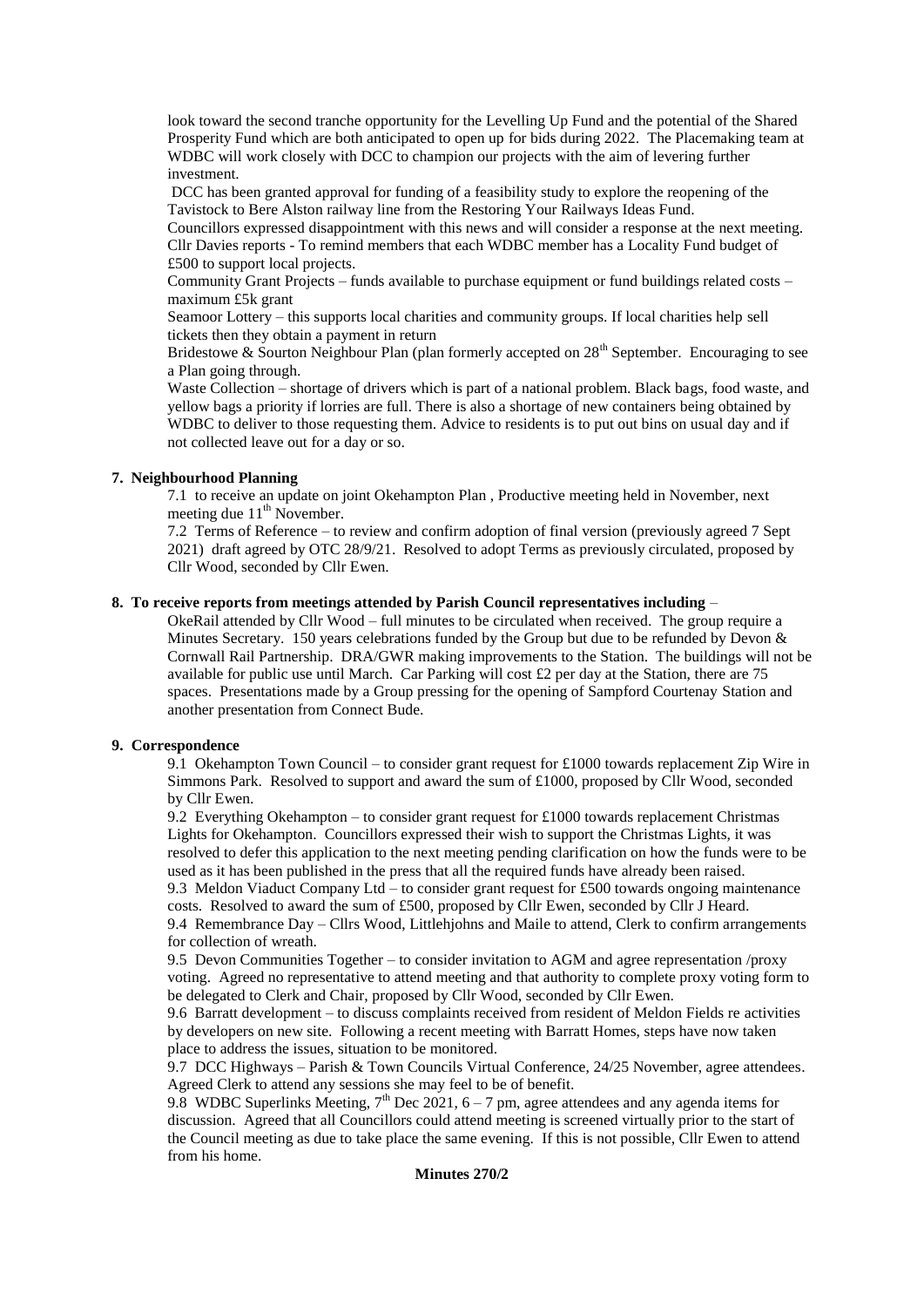#### **10. Finance** –

**10.1 Accounts for payment –**

| Mrs J Gillard (wages £487.03, mileage £28.80, |          |
|-----------------------------------------------|----------|
| Exp £45.43),                                  | £561.26  |
| <b>Broadbury Landcare</b>                     | £ 145.00 |
| <b>Tindle Newspapers</b>                      | £ 12.48  |
| Meldon Village Hall                           | £130.00  |
| DALC AGM Attendance                           | £ 40.00  |
| <b>B</b> K Safetywear                         | £320.40  |
| Dartmoor National Park (Marshalls)            | £1548.00 |
| Gary Friend (Noticeboard repair)              | £ 575.45 |
| Ellis Bakery                                  | £ 29.34  |

**10.2 Annual budget** – initial discussion on budget and any potential new items for inclusion 2022/23 Potential items for inclusion included Dartmoor Marshalls, Interpretation boards, fencing and signage in Open spaces areas, reduction in grants budget. Agreed to hold a workshop for more detailed ideas forming Tuesday 9<sup>th</sup> Nov, 7.30pm via Zoom. It was reinforced that no decisions would be taken at that time, all decisions on the budget would take place in open formal Council meetings.

#### **11. Environmental issues**

11.1 Odours in East Okehampton area – to discuss recent issues and agree actions to be taken. Cllr Ewen advised of one recent issue, monitoring to continue.

11.2 Exeter Road 'Blue bridge' – to discuss new graffiti on bridge and agree action to be taken. Resolved to report to DCC with request that whole bridge is repainted in an effort to stop repeat instances.

**12. Queens Platinum Jubilee Celebrations** – to receive update from Clerk and Cllr Cooper on arrangements. No further meetings held.

#### **13. Open Spaces.**

**13.1 Open Spaces Working Group** – to receive update. All trees that require work both in Meldon Woods and Old Town Park Local Nature Reserve have been identified and marked. Clerk to request tenders from contractors.

**13**.2 Meldon road signage, bridleway signage – to discuss and agree any signs required. Agreed 15mph speed limit signs required together with narrow road and 'bends' signs, Clerk authorised to spend max of £500 on signs and erection with priority on speed signs, Clerk to progress. **13**.3 Meldon Quarry – to receive a report on meeting held with representatives from Aggregate Industries. Positive meeting held, attended by Clerk, Cllrs Littlejohns & J Heard, leat to be unblocked together with clearance of drains on road and verge to be cut.

**14. Updates on Flood Plan and Snow Plan and actions required. –** agreed additional grit bin already held by Council could be placed in Meldon, Cllrs Wood and Ewen to check stock of salt

**15. Clerks Report August 2021** – Clerk to answer any questions raised by Councillors to include discussion on Okehampton & Hamlets Community Archive project. Councillors agreed the Archive project was a good idea and were in favour of the Council being involved. It was appreciated it would be a long term project requiring considerable grant funding.

**Minutes 270/3**